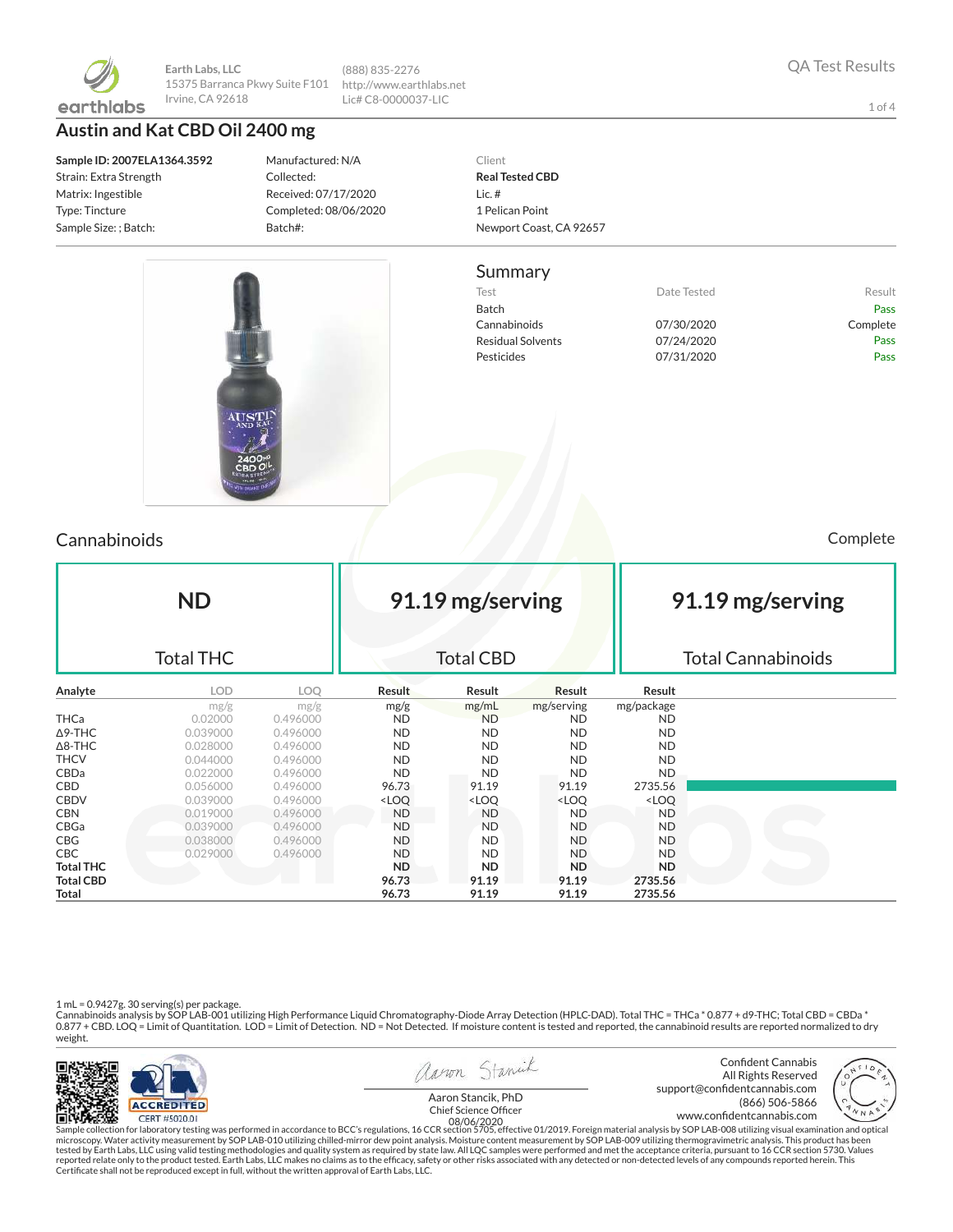

**Earth Labs, LLC** 15375 Barranca Pkwy Suite F101 http://www.earthlabs.net Irvine, CA 92618

# **Austin and Kat CBD Oil 2400 mg**

| Sample ID: 2007ELA1364.3592 | Manufactured: N/A     | Client                  |
|-----------------------------|-----------------------|-------------------------|
| Strain: Extra Strength      | Collected:            | <b>Real Tested CBD</b>  |
| Matrix: Ingestible          | Received: 07/17/2020  | Lic. $#$                |
| Type: Tincture              | Completed: 08/06/2020 | 1 Pelican Point         |
| Sample Size: ; Batch:       | Batch#:               | Newport Coast, CA 92657 |

(888) 835-2276 Lic# C8-0000037-LIC

# Residual Pesticides **Passage Community Community Community** Pass Pass Pass

| Analyte             | <b>LOD</b> | <b>LOO</b> | Limit          | <b>Result</b> | <b>Status</b> | Analyte                 | <b>LOD</b> | <b>LOO</b> | Limit          | <b>Result</b> | <b>Status</b> |
|---------------------|------------|------------|----------------|---------------|---------------|-------------------------|------------|------------|----------------|---------------|---------------|
|                     | $\mu$ g/g  | $\mu$ g/g  | $\mu$ g/g      | $\mu$ g/g     |               |                         | $\mu$ g/g  | $\mu$ g/g  | $\mu$ g/g      | $\mu$ g/g     |               |
| Abamectin           | 0.022      | 0.066      | 0.3            | <b>ND</b>     | Pass          | Fludioxonil             | 0.015      | 0.046      | 30             | <b>ND</b>     | Pass          |
| Acephate            | 0.004      | 0.012      | 5              | <b>ND</b>     | Pass          | Hexythiazox             | 0.007      | 0.021      | $\overline{2}$ | <b>ND</b>     | Pass          |
| Acequinocyl         | 0.015      | 0.044      | 4              | <b>ND</b>     | Pass          | Imazalil                | 0.029      | 0.086      | 0.029          | <b>ND</b>     | Pass          |
| Acetamiprid         | 0.005      | 0.015      | 5              | <b>ND</b>     | Pass          | Imidacloprid            | 0.008      | 0.024      | 3              | <b>ND</b>     | Pass          |
| Aldicarb            | 0.025      | 0.074      | 0.025          | <b>ND</b>     | Pass          | Kresoxim Methyl         | 0.025      | 0.074      | $\mathbf 1$    | <b>ND</b>     | Pass          |
| Azoxystrobin        | 0.009      | 0.028      | 40             | <b>ND</b>     | Pass          | Malathion               | 0.028      | 0.084      | 5              | <b>ND</b>     | Pass          |
| <b>Bifenazate</b>   | 0.005      | 0.014      | 5              | <b>ND</b>     | Pass          | Metalaxyl               | 0.026      | 0.079      | 15             | <b>ND</b>     | Pass          |
| <b>Bifenthrin</b>   | 0.022      | 0.066      | 0.5            | <b>ND</b>     | Pass          | Methiocarb              | 0.031      | 0.093      | 0.031          | <b>ND</b>     | Pass          |
| <b>Boscalid</b>     | 0.014      | 0.042      | 10             | <b>ND</b>     | Pass          | Methomyl                | 0.031      | 0.093      | 0.1            | <b>ND</b>     | Pass          |
| Captan              | 0.21       | 0.593      | 5              | <b>ND</b>     | Pass          | Mevinphos               | 0.01       | 0.031      | 0.01           | <b>ND</b>     | Pass          |
| Carbaryl            | 0.009      | 0.027      | 0.5            | <b>ND</b>     | Pass          | Myclobutanil            | 0.017      | 0.052      | 9              | <b>ND</b>     | Pass          |
| Carbofuran          | 0.018      | 0.054      | 0.018          | <b>ND</b>     | Pass          | <b>Naled</b>            | 0.027      | 0.081      | 0.5            | <b>ND</b>     | Pass          |
| Chlorantraniliprole | 0.03       | 0.09       | 40             | <b>ND</b>     | Pass          | Oxamyl                  | 0.014      | 0.042      | 0.2            | <b>ND</b>     | Pass          |
| Chlordane           | 0.023      | 0.075      | 0.023          | <b>ND</b>     | Pass          | Paclobutrazol           | 0.017      | 0.051      | 0.017          | <b>ND</b>     | Pass          |
| Chlorfenapyr        | 0.007      | 0.022      | 0.007          | <b>ND</b>     | Pass          | <b>Parathion Methyl</b> | 0.011      | 0.033      | 0.011          | <b>ND</b>     | Pass          |
| Chlorpyrifos        | 0.018      | 0.054      | 0.018          | <b>ND</b>     | Pass          | Pentachloronitrobenzene | 0.025      | 0.079      | 0.2            | <b>ND</b>     | Pass          |
| Clofentezine        | 0.025      | 0.075      | 0.5            | <b>ND</b>     | Pass          | Permethrin              | 0.087      | 0.26       | 20             | <b>ND</b>     | Pass          |
| Coumaphos           | 0.02       | 0.06       | 0.02           | <b>ND</b>     | Pass          | Phosmet                 | 0.02       | 0.06       | 0.2            | <b>ND</b>     | Pass          |
| Cyfluthrin          | 0.158      | 0.475      | $\mathbf{1}$   | <b>ND</b>     | Pass          | Piperonyl Butoxide      | 0.021      | 0.063      | 8              | <b>ND</b>     | Pass          |
| Cypermethrin        | 0.037      | 0.111      | 1              | <b>ND</b>     | Pass          | Prallethrin             | 0.026      | 0.078      | 0.4            | <b>ND</b>     | Pass          |
| Daminozide          | 0.01       | 0.03       | 0.01           | <b>ND</b>     | Pass          | Propiconazole           | 0.029      | 0.088      | 20             | <b>ND</b>     | Pass          |
| Diazinon            | 0.008      | 0.024      | 0.2            | <b>ND</b>     | Pass          | Propoxur                | 0.03       | 0.089      | 0.03           | <b>ND</b>     | Pass          |
| <b>Dichlorvos</b>   | 0.015      | 0.044      | 0.015          | <b>ND</b>     | Pass          | Pyrethrins              | 0.02       | 0.059      | 1              | <b>ND</b>     | Pass          |
| Dimethoate          | 0.027      | 0.082      | 0.027          | <b>ND</b>     | Pass          | Pyridaben               | 0.006      | 0.018      | 3              | <b>ND</b>     | Pass          |
| Dimethomorph        | 0.016      | 0.048      | 20             | <b>ND</b>     | Pass          | Spinetoram              | 0.019      | 0.056      | 3              | <b>ND</b>     | Pass          |
| Ethoprophos         | 0.018      | 0.055      | 0.018          | <b>ND</b>     | Pass          | Spinosad                | 0.011      | 0.034      | 3              | <b>ND</b>     | Pass          |
| Etofenprox          | 0.013      | 0.038      | 0.013          | <b>ND</b>     | Pass          | Spiromesifen            | 0.019      | 0.057      | 12             | <b>ND</b>     | Pass          |
| Etoxazole           | 0.029      | 0.088      | 1.5            | <b>ND</b>     | Pass          | Spirotetramat           | 0.031      | 0.094      | 13             | <b>ND</b>     | Pass          |
| Fenhexamid          | 0.019      | 0.058      | 10             | <b>ND</b>     | Pass          | Spiroxamine             | 0.02       | 0.061      | 0.02           | <b>ND</b>     | Pass          |
| Fenoxycarb          | 0.031      | 0.092      | 0.031          | <b>ND</b>     | Pass          | Tebuconazole            | 0.008      | 0.025      | $\overline{2}$ | <b>ND</b>     | Pass          |
| Fenpyroximate       | 0.01       | 0.03       | $\overline{2}$ | <b>ND</b>     | Pass          | Thiacloprid             | 0.016      | 0.048      | 0.016          | <b>ND</b>     | Pass          |
| Fipronil            | 0.016      | 0.047      | 0.016          | <b>ND</b>     | Pass          | Thiamethoxam            | 0.005      | 0.015      | 4.5            | <b>ND</b>     | Pass          |
| Flonicamid          | 0.001      | 0.004      | $\overline{2}$ | <b>ND</b>     | Pass          | Trifloxystrobin         | 0.005      | 0.014      | 30             | <b>ND</b>     | Pass          |
|                     |            |            |                |               |               |                         |            |            |                |               |               |

Date Tested: 07/31/2020

Pesticides analysis by SOP LAB-005 using Gas Chromatography - Mass Spectrometry - Mass Spectrometry (GC-MS/MS) and by SOP LAB-004 utilizing Liquid<br>Chromatography - Mass Spectrometry - Mass Spectrometry (LC-MS/MS). LOQ = Li



```
aaron Stanick
```
Confident Cannabis All Rights Reserved support@confidentcannabis.com<br>666-5866 (866) 506-5866 (866) 506-5866

QA Test Results

2 of 4

www.condentcannabis.com 08/06/2020Aaron Stancik, PhD<br>Chief Science Officer

Sample collection for laboratory testing was performed in accordance to BCC's regulations, 16 CCR section 5705, effective 01/2019. Foreign material analysis by SOP LAB-008 utilizing visual examination and optical fissure o

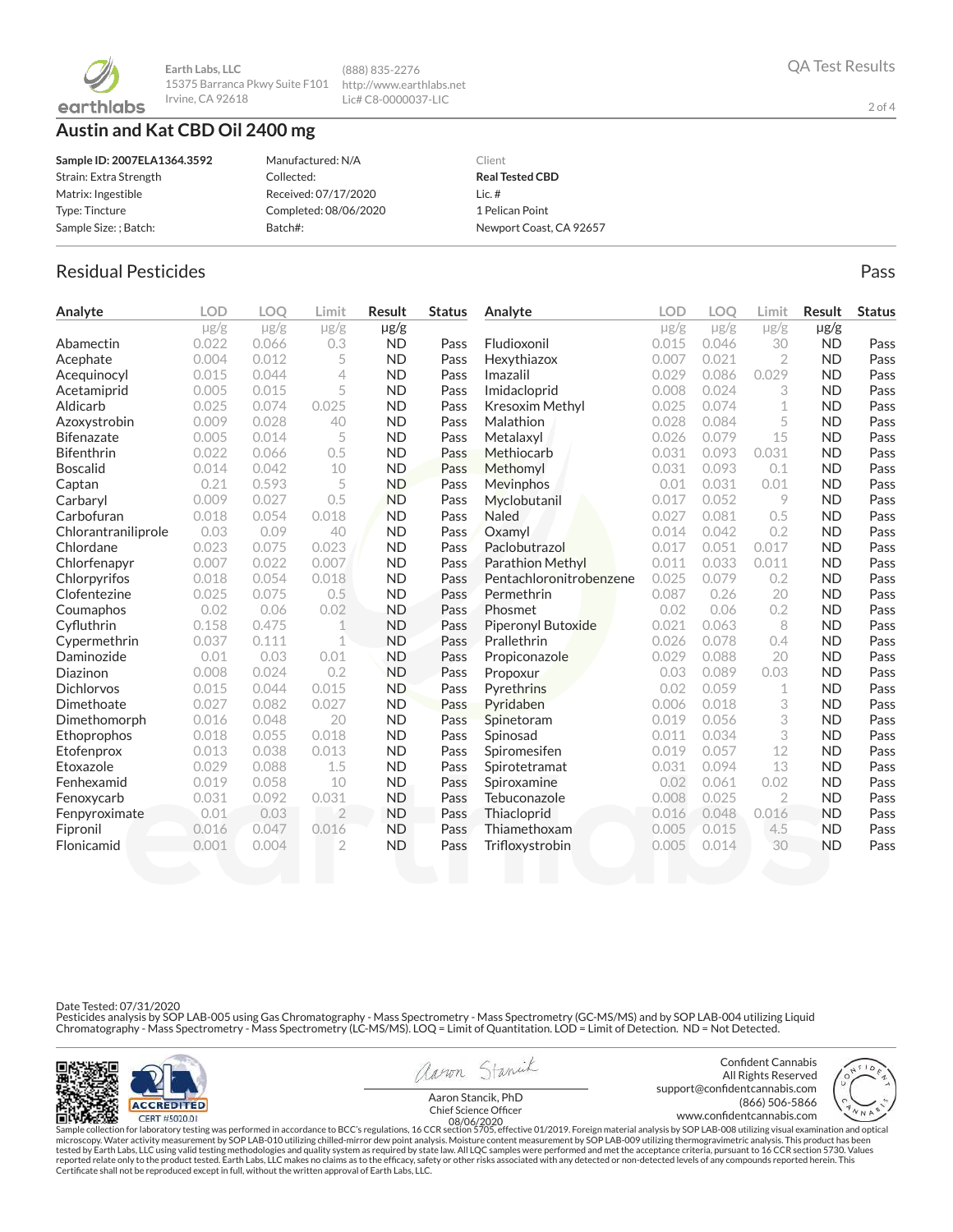

# **Austin and Kat CBD Oil 2400 mg**

| Sample ID: 2007ELA1364.3592 | Manufactured: N/A     | Client                  |
|-----------------------------|-----------------------|-------------------------|
| Strain: Extra Strength      | Collected:            | <b>Real Tested CBD</b>  |
| Matrix: Ingestible          | Received: 07/17/2020  | Lic. $#$                |
| Type: Tincture              | Completed: 08/06/2020 | 1 Pelican Point         |
| Sample Size: ; Batch:       | Batch#:               | Newport Coast, CA 92657 |

(888) 835-2276 http://www.earthlabs.net Lic# C8-0000037-LIC

#### Residual Solvents Pass

| Analyte                              | <b>LOD</b> | <b>LOO</b> | Limit     | Result    | <b>Status</b> |
|--------------------------------------|------------|------------|-----------|-----------|---------------|
|                                      | $\mu$ g/g  | $\mu$ g/g  | $\mu$ g/g | $\mu$ g/g |               |
| 1,2-Dichloroethane                   | 0.21       | 0.87       |           | <b>ND</b> | Pass          |
| Acetone                              | 8.92       | 192.31     | 5000      | <b>ND</b> | Pass          |
| Acetonitrile                         | 9.21       | 192.31     | 410       | <b>ND</b> | Pass          |
| <b>Benzene</b>                       | 0.18       | 0.87       |           | <b>ND</b> | Pass          |
| <b>Butane</b>                        | 9.09       | 384.62     | 5000      | <b>ND</b> | Pass          |
| Chloroform                           | 0.17       | 0.87       |           | <b>ND</b> | Pass          |
| Ethanol                              | 68.54      | 769.23     | 5000      | <b>ND</b> | Pass          |
| Ethyl acetate                        | 9.85       | 192.31     | 5000      | <b>ND</b> | Pass          |
| Ethyl ether                          | 10.04      | 192.31     | 5000      | <b>ND</b> | Pass          |
| Ethylene oxide                       | 0.08       | 0.87       |           | <b>ND</b> | Pass          |
| Heptane                              | 18.75      | 192.31     | 5000      | <b>ND</b> | Pass          |
| Isopropyl alcohol                    | 15.63      | 192.31     | 5000      | <b>ND</b> | Pass          |
| Methanol                             | 30.54      | 192.31     | 3000      | <b>ND</b> | Pass          |
| Methylene chloride                   | 0.18       | 0.87       |           | <b>ND</b> | Pass          |
| Hexane                               | 30.95      | 192.31     | 290       | <b>ND</b> | Pass          |
| Pentane                              | 19.04      | 192.31     | 5000      | <b>ND</b> | Pass          |
| Propane                              | 22.29      | 384.62     | 5000      | <b>ND</b> | Pass          |
| Toluene                              | 9.87       | 192.31     | 890       | <b>ND</b> | Pass          |
| Trichloroethylene                    | 0.15       | 0.87       |           | <b>ND</b> | Pass          |
| Total xylenes (ortho-, meta-, para-) | 11.85      | 192.31     | 2170      | <b>ND</b> | Pass          |

Date Tested: 07/24/2020

Residual Solvents analysis by SOP LAB-003 utilizing Gas Chromatography – Flame Ionization Detection (GC-FID) and Gas Chromatography – Mass Spectrometry (GC-MS).<br>LOQ = Limit of Quantitation. LOD = Limit of Detection. ND = N



aaron Stanick

Confident Cannabis All Rights Reserved support@confidentcannabis.com<br>666-5866 (866) 506-5866 (866) 506-5866



www.condentcannabis.com 08/06/2020Aaron Stancik, PhD<br>Chief Science Officer

Sample collection for laboratory testing was performed in accordance to BCC's regulations, 16 CCR section 5705, effective 01/2019. Foreign material analysis by SOP LAB-008 utilizing visual examination and optical fissure o

3 of 4